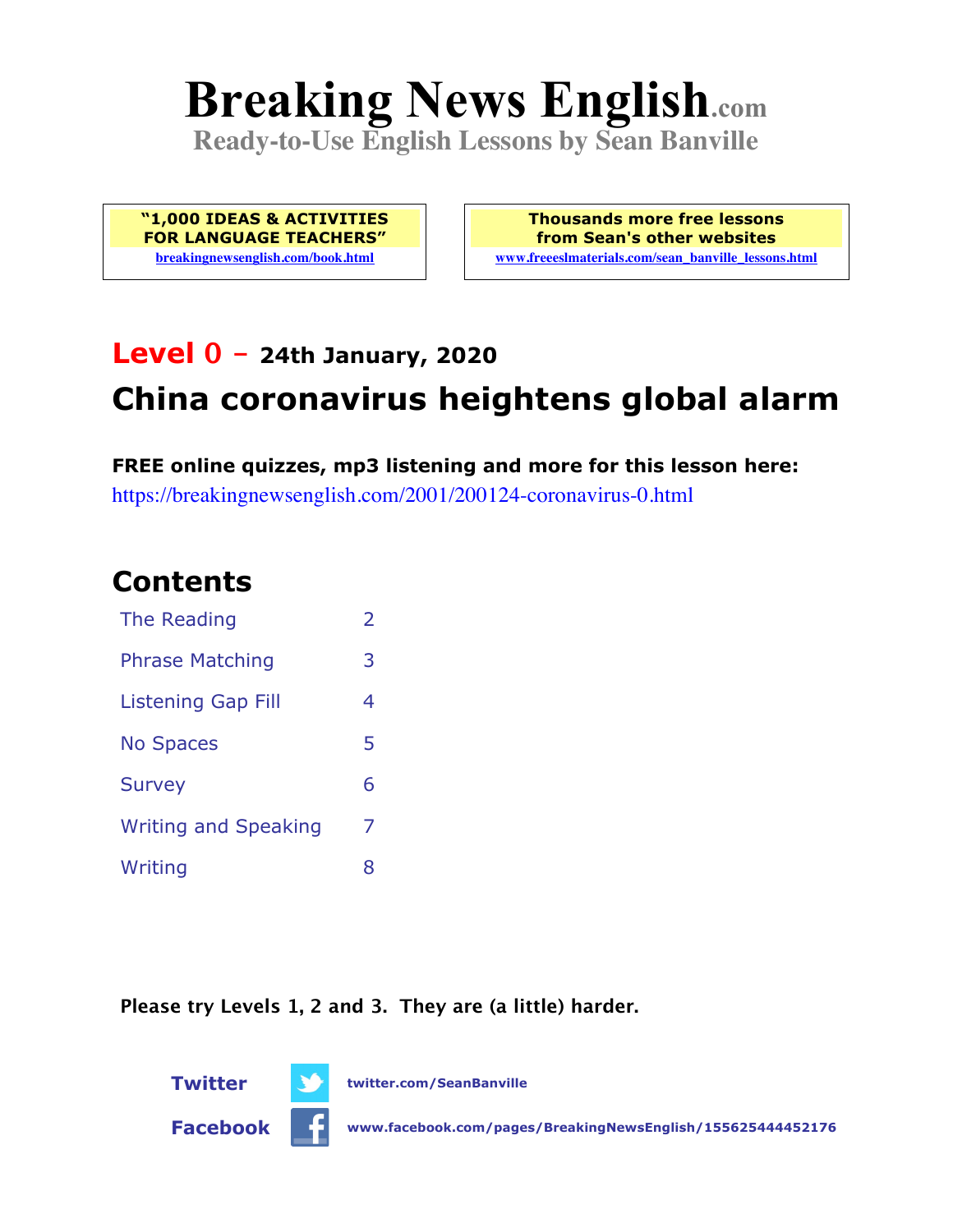#### **THE READING**

From https://breakingnewsenglish.com/2001/200124-coronavirus-0.html

There could be a new virus outbreak. The coronavirus started in China. It has killed 17 people. It went to the USA, Japan, Korea and Thailand. The WHO will decide if it is a global emergency. China asked people not to panic. Millions will travel across China to be with their families for the Chinese New Year.

The coronavirus came from animals in a market. It changed and spread to a human. It could change and spread more. The virus passes to people through the air. A doctor said it is like SARS, but different. It causes fever, cough and breathing problems. A 36-year-old woman from Beijing is afraid because there's no cure.

Sources: http://www.**xinhuanet.com**/english/2020-01/22/c\_138726671.htm https://www.**npr.org**/2020/01/21/798088813/coronavirus-in-china-spreads-by-human-to-humantransmission https://www.**reuters.com**/article/us-china-health-transmission/global-alarm-mounts-as-chinavirus-deaths-hit-17-idUSKBN1ZL07C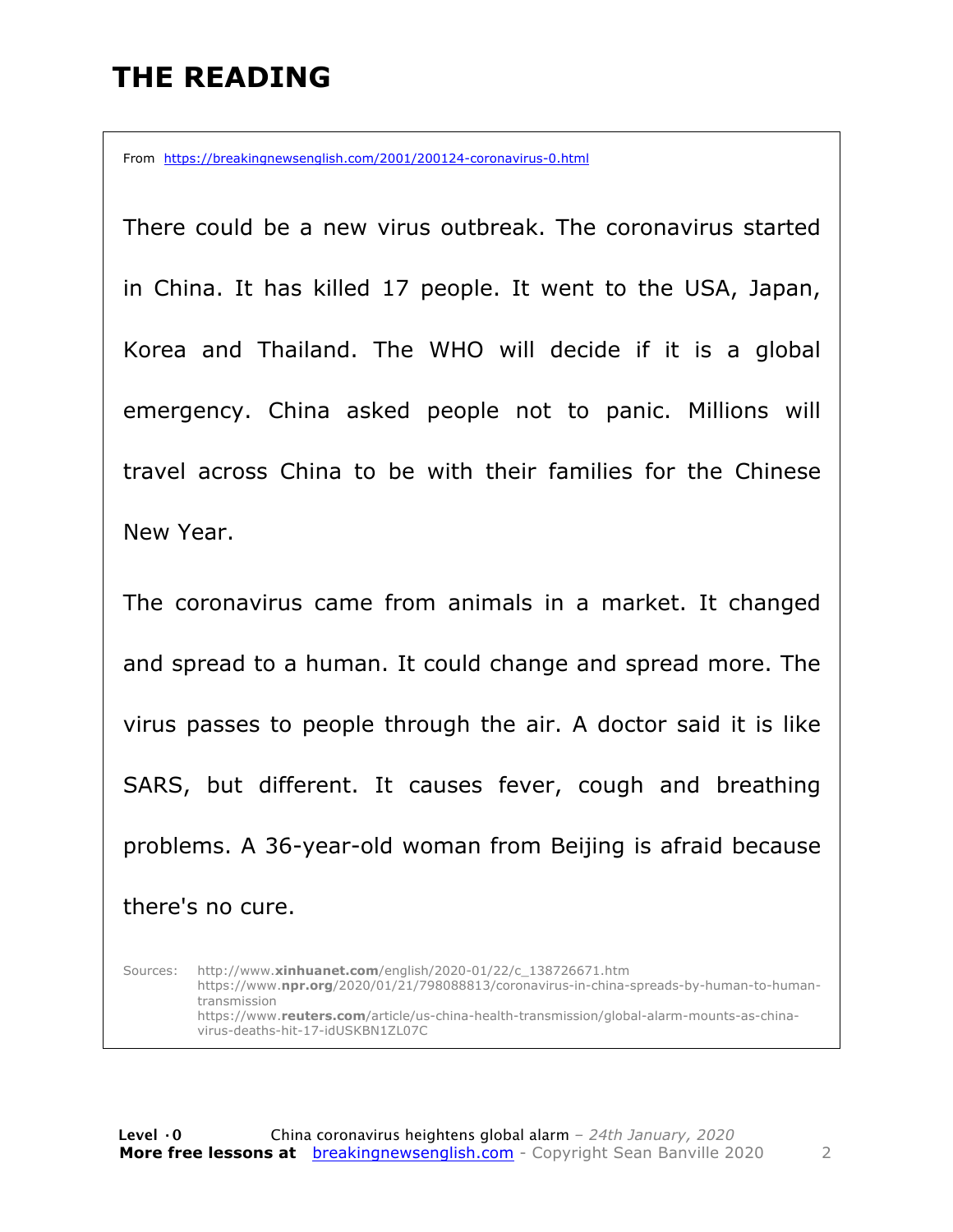## **PHRASE MATCHING**

From https://breakingnewsenglish.com/2001/200124-coronavirus-0.html

#### **PARAGRAPH ONE:**

| 1. There could be a new      | a. emergency           |
|------------------------------|------------------------|
| 2. The coronavirus started   | b. not to panic        |
| 3. It has killed             | c. decide              |
| 4. It went to                | d. 17 people           |
| 5. The WHO will              | e. virus outbreak      |
| 6. a global                  | f. with their families |
| 7. China asked people        | g. the USA             |
| 8. travel across China to be | h. in China            |
|                              |                        |

#### **PARAGRAPH TWO:**

| 1. The coronavirus came       |    | a. is like SARS    |
|-------------------------------|----|--------------------|
| 2. It changed and spread to   |    | b. spread more     |
| 3. It could change and        |    | c. cure            |
| 4. The virus passes to people |    | d. a human         |
| 5. A doctor said it           |    | e. through the air |
| 6. It causes                  | f. | problems           |
| 7. breathing                  |    | g. from animals    |
| 8. there's no                 |    | h. fever           |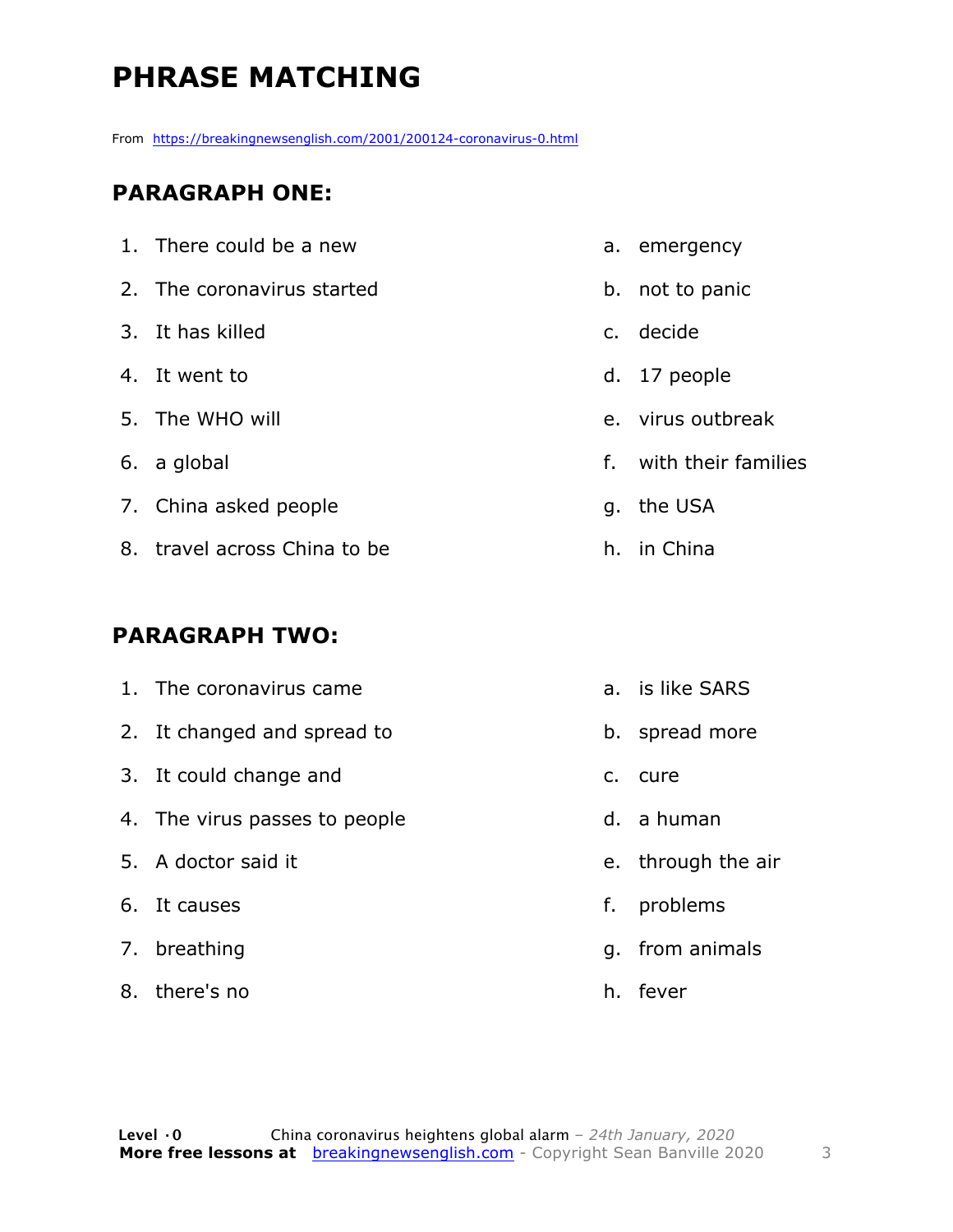## **LISTEN AND FILL IN THE GAPS**

From https://breakingnewsenglish.com/2001/200124-coronavirus-0.html

|                               | asked people (5) _________________________. Millions will travel        |
|-------------------------------|-------------------------------------------------------------------------|
|                               | across China (6) _______________________________ their families for the |
| Chinese New Year.             |                                                                         |
|                               | The coronavirus (7) ________________________ in a market. It            |
|                               | changed and (8) ________________________ human. It could change         |
|                               | and spread more. The (9) ________________________ people through        |
|                               |                                                                         |
| different. It causes<br>(11)  | breathing                                                               |
| problems. A 36-year-old woman | from Beijing                                                            |
|                               |                                                                         |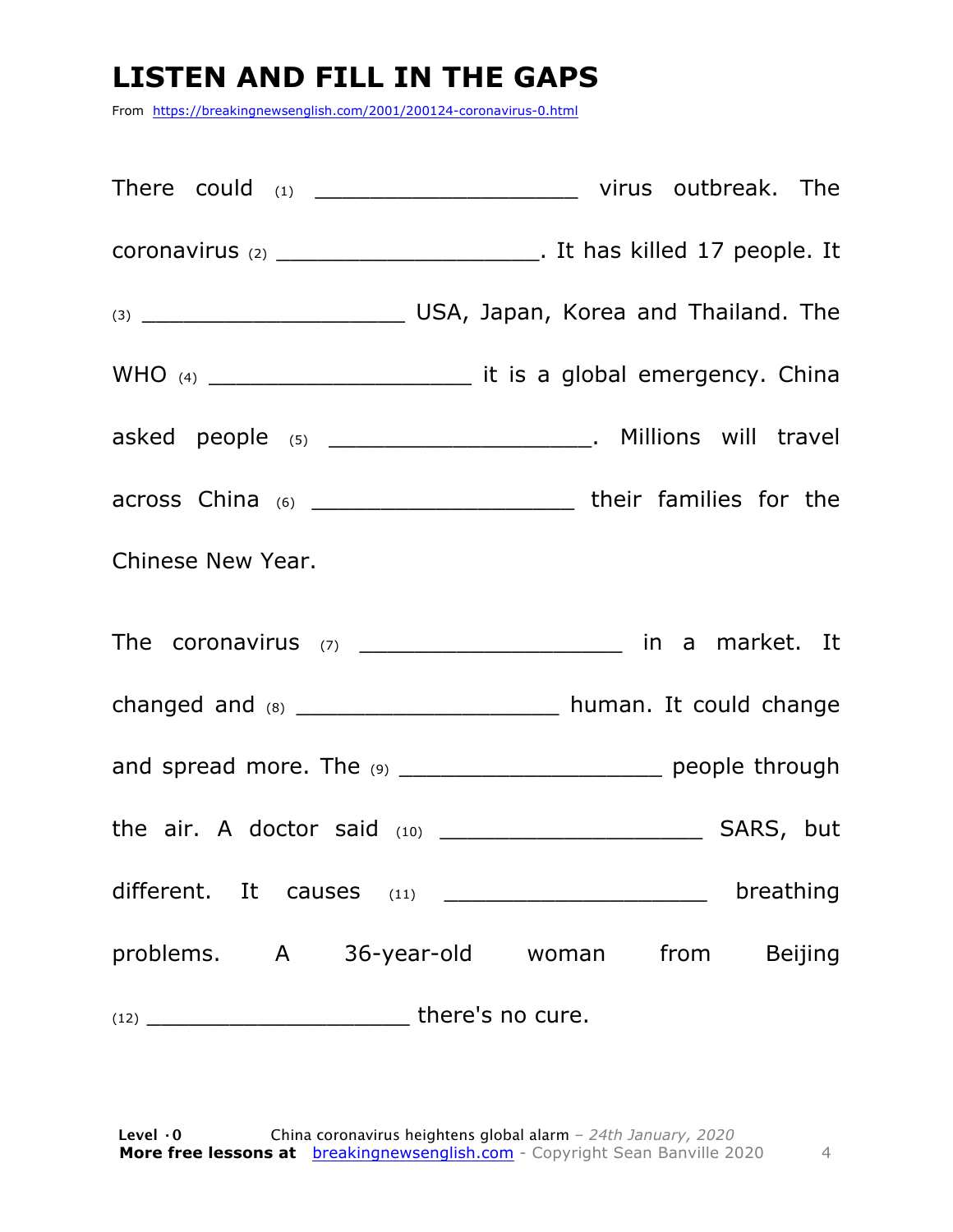# **PUT A SLASH ( / )WHERE THE SPACES ARE**

From https://breakingnewsenglish.com/2001/200124-coronavirus-0.html

Therecouldbeanewvirusoutbreak.ThecoronavirusstartedinChina.It

haskilled17people.ItwenttotheUSA,Japan,KoreaandThailand.TheW

HOwilldecideifitisaglobalemergency.Chinaaskedpeoplenottopanic.

MillionswilltravelacrossChinatobewiththeirfamiliesfortheChineseNe

wYear.Thecoronaviruscamefromanimalsinamarket.Itchangedands

preadtoahuman.Itcouldchangeandspreadmore.Theviruspassestop

eoplethroughtheair.AdoctorsaiditislikeSARS,butdifferent.Itcausesf

ever,coughandbreathingproblems.A36-year-oldwomanfromBeijing

isafraidbecausethere'snocure.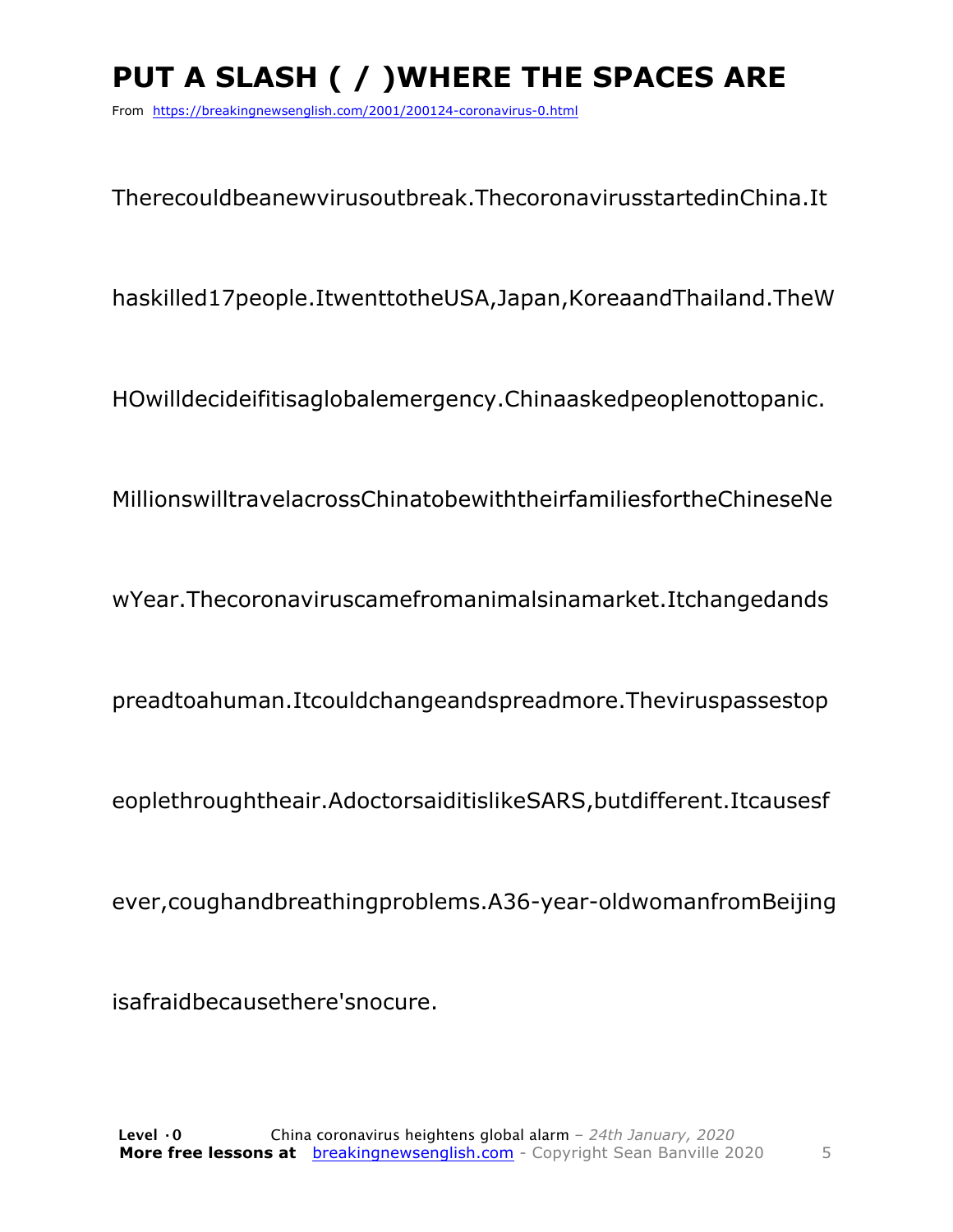## **CORONAVIRUS SURVEY**

From https://breakingnewsenglish.com/2001/200124-coronavirus-4.html

Write five GOOD questions about coronavirus in the table. Do this in pairs. Each student must write the questions on his / her own paper.

When you have finished, interview other students. Write down their answers.

|      | STUDENT 1 | STUDENT 2 | STUDENT 3 |
|------|-----------|-----------|-----------|
| Q.1. |           |           |           |
| Q.2. |           |           |           |
| Q.3. |           |           |           |
| Q.4. |           |           |           |
| Q.5. |           |           |           |

- Now return to your original partner and share and talk about what you found out. Change partners often.
- Make mini-presentations to other groups on your findings.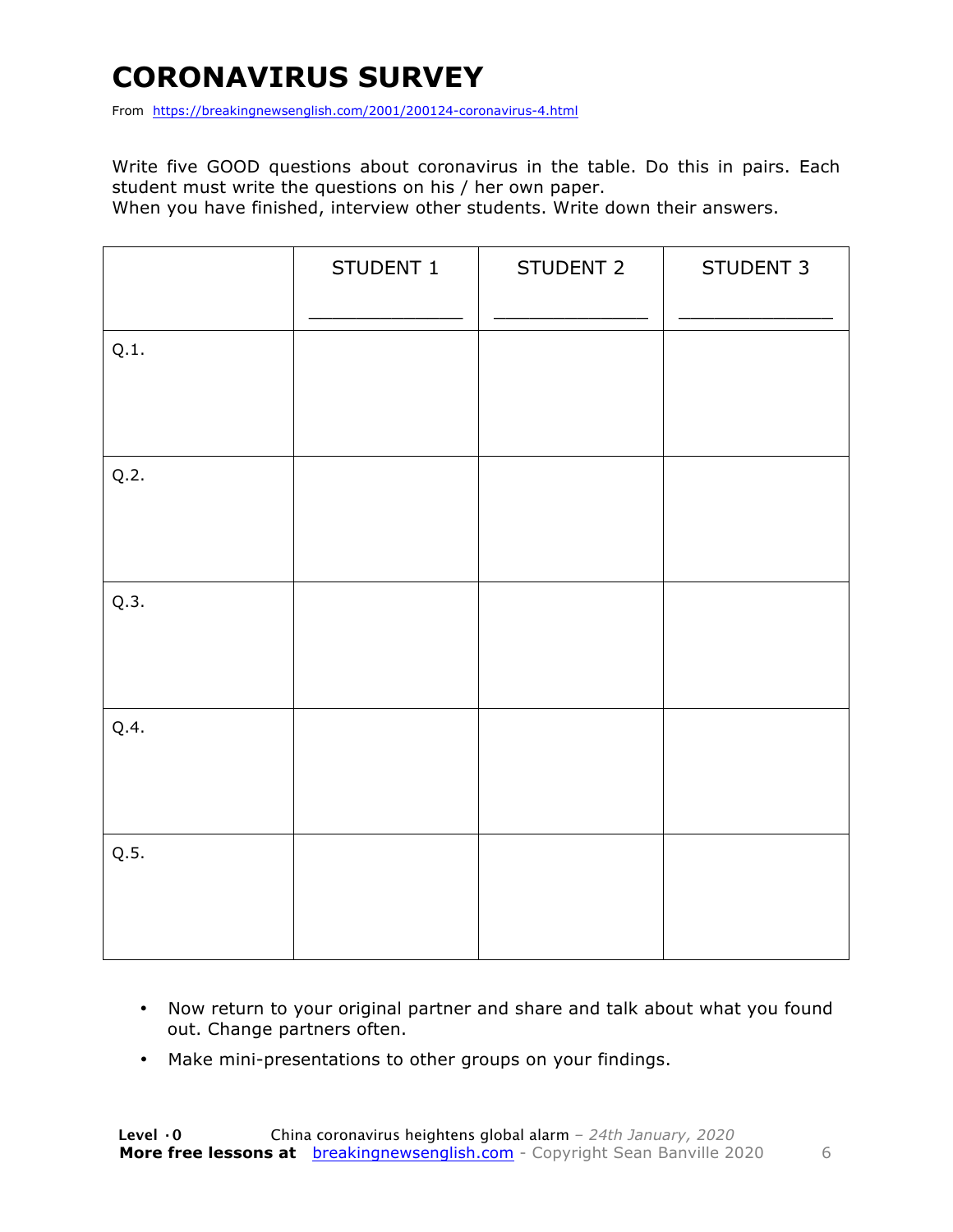#### **WRITE QUESTIONS & ASK YOUR PARTNER(S)**

Student A: Do not show these to your speaking partner(s).

| a) |  |  |
|----|--|--|
| b) |  |  |
| c) |  |  |
| d) |  |  |
| e) |  |  |
| f) |  |  |
|    |  |  |

*China coronavirus heightens global alarm – 24th January, 2020* More free lessons at breakingnewsenglish.com

### **WRITE QUESTIONS & ASK YOUR PARTNER(S)**

-----------------------------------------------------------------------------

Student B: Do not show these to your speaking partner(s).

| a) |  |  |
|----|--|--|
| b) |  |  |
| c) |  |  |
| d) |  |  |
| e) |  |  |
| f) |  |  |
|    |  |  |